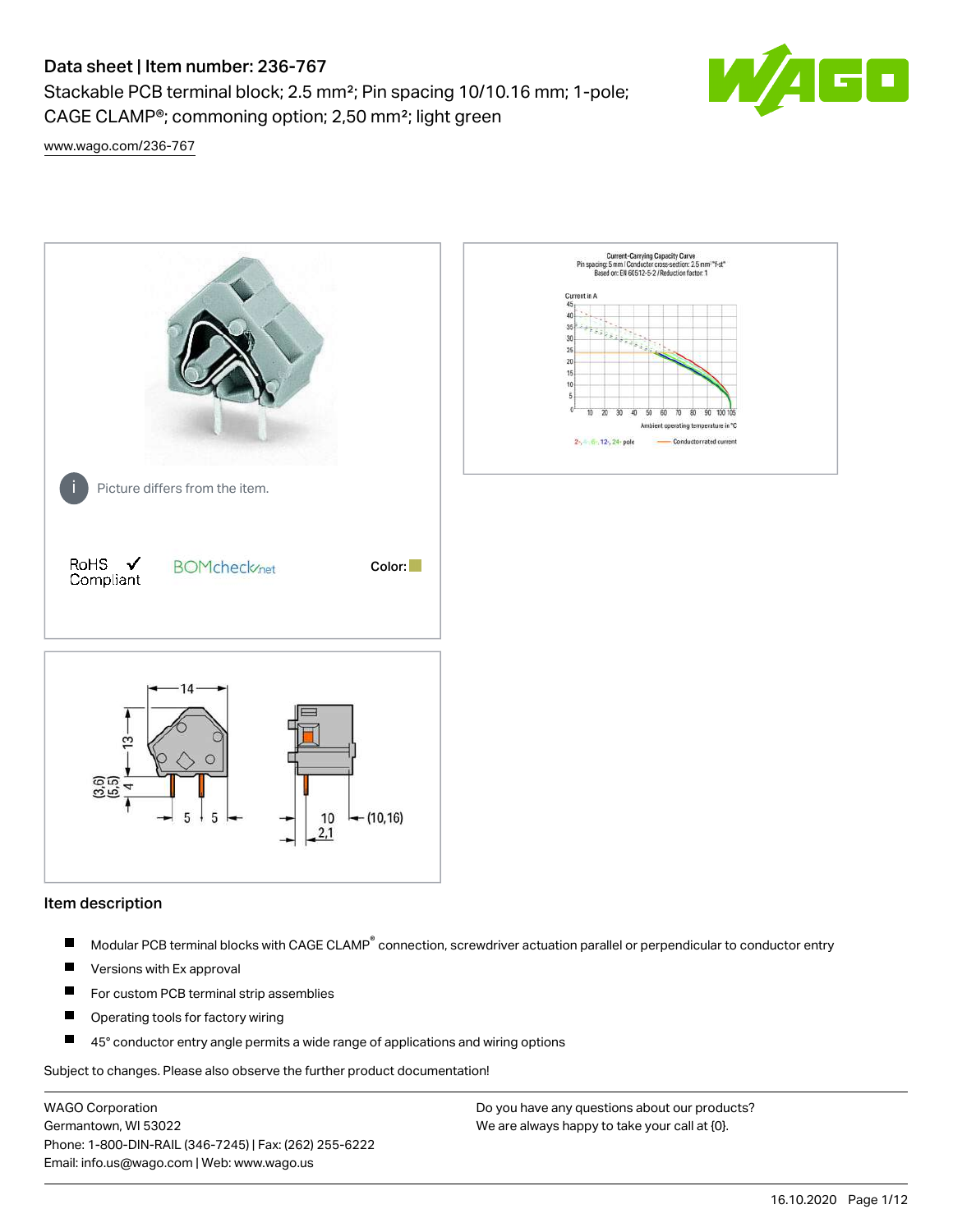

 $\blacksquare$ Set to metric or inch pin spacing by compressing PCB terminal strips or pulling them apart

# Data

# Electrical data

## Ratings per IEC/EN 60664-1

| Ratings per                 | IEC/EN 60664-1                                                        |
|-----------------------------|-----------------------------------------------------------------------|
| Rated voltage (III / 3)     | 630 V                                                                 |
| Rated surge voltage (III/3) | 8 <sub>kV</sub>                                                       |
| Rated voltage (III/2)       | 1000 V                                                                |
| Rated surge voltage (III/2) | 8 <sub>kV</sub>                                                       |
| Nominal voltage (II/2)      | 1000 V                                                                |
| Rated surge voltage (II/2)  | 8 <sub>kV</sub>                                                       |
| Rated current               | 24 A                                                                  |
| Legend (ratings)            | $(III / 2)$ $\triangle$ Overvoltage category III / Pollution degree 2 |

## Ratings per UL 1059

| Approvals per                  | UL 1059 |
|--------------------------------|---------|
| Rated voltage UL (Use Group B) | 300 V   |
| Rated current UL (Use Group B) | 15 A    |
| Rated voltage UL (Use Group D) | 300 V   |
| Rated current UL (Use Group D) | 10 A    |

#### Ratings per CSA

| Approvals per                   | CSA   |
|---------------------------------|-------|
| Rated voltage CSA (Use Group B) | 300 V |
| Rated current CSA (Use Group B) | 15 A  |
| Rated voltage CSA (Use Group D) | 300 V |
| Rated current CSA (Use Group D) | 10 A  |

## Connection data

| Connection technology                           | CAGE CLAMP                              |
|-------------------------------------------------|-----------------------------------------|
| Actuation type                                  | Operating tool                          |
| Solid conductor                                 | $0.08$ 2.5 mm <sup>2</sup> / 28  12 AWG |
| Fine-stranded conductor                         | $0.082.5$ mm <sup>2</sup> / 28  12 AWG  |
| Fine-stranded conductor; with insulated ferrule | $0.251.5$ mm <sup>2</sup>               |

Subject to changes. Please also observe the further product documentation!

WAGO Corporation Germantown, WI 53022 Phone: 1-800-DIN-RAIL (346-7245) | Fax: (262) 255-6222 Email: info.us@wago.com | Web: www.wago.us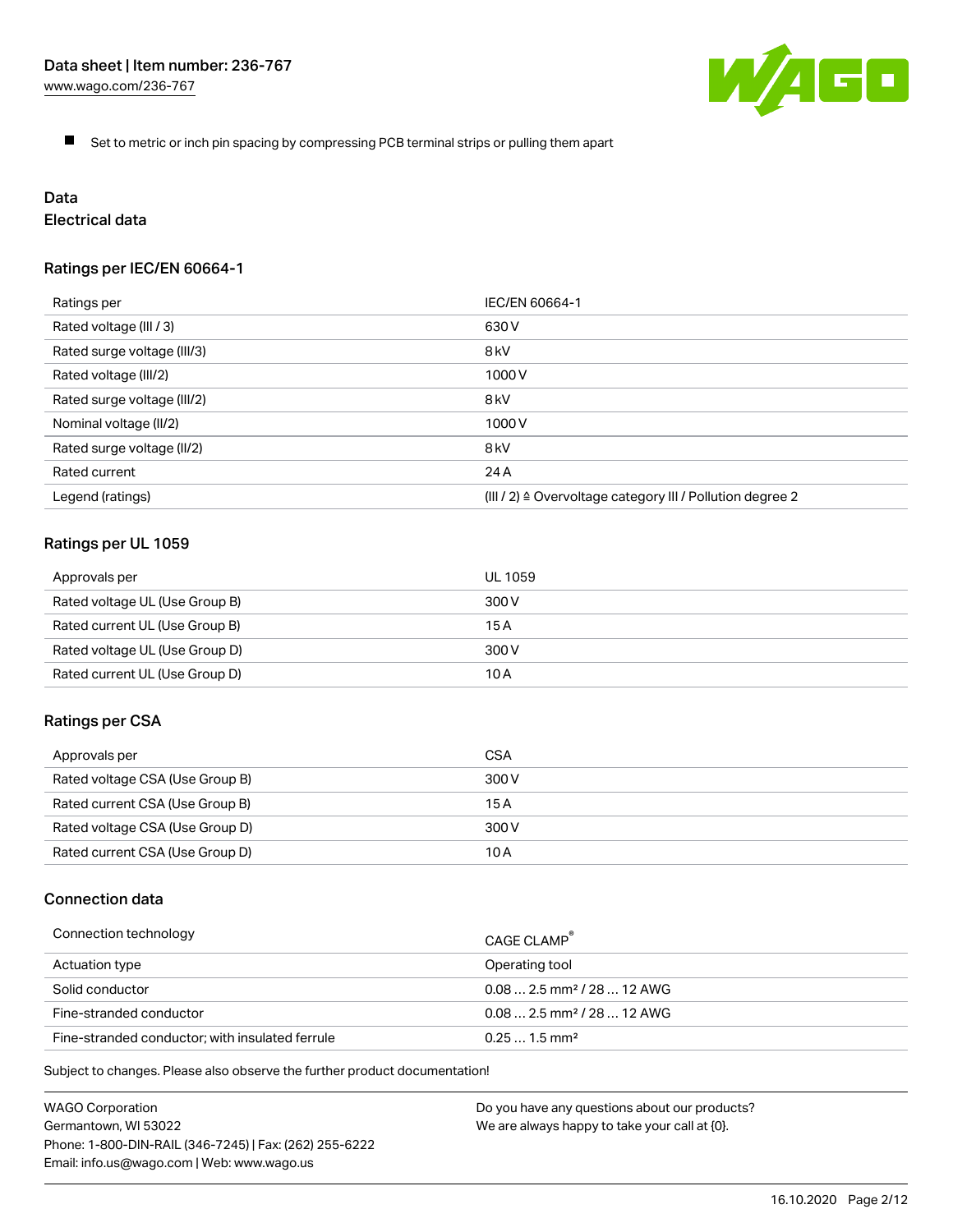# Data sheet | Item number: 236-767

[www.wago.com/236-767](http://www.wago.com/236-767)



| Fine-stranded conductor; with uninsulated ferrule | $0.251.5$ mm <sup>2</sup> |
|---------------------------------------------------|---------------------------|
| Strip length                                      | $56$ mm / 0.2  0.24 inch  |
| Conductor connection direction to PCB             | 45°                       |
| Pole No.                                          |                           |
| Total number of connection points                 |                           |
| Total number of potentials                        |                           |
| Number of connection types                        |                           |
| Number of levels                                  |                           |
| Note (conductor cross-section)                    | 12 AWG: THHN, THWN        |

# Physical data

| Pin spacing                          | 10/10.16 mm / 0.394/0.4 inch |
|--------------------------------------|------------------------------|
| Width                                | 12.2 mm / 0.48 inch          |
| Height                               | 17 mm / 0.669 inch           |
| Height from the surface              | 13 mm / 0.512 inch           |
| Depth                                | 14 mm / 0.551 inch           |
| Solder pin length                    | 4 mm                         |
| Solder pin dimensions                | $0.7 \times 0.7$ mm          |
| Drilled hole diameter with tolerance | 1.1 <sup>(+0.1)</sup> mm     |

## PCB contact

| PCB contact                         | тнт                                 |
|-------------------------------------|-------------------------------------|
| Solder pin arrangement              | within the terminal block (in-line) |
| Number of solder pins per potential |                                     |

# Material Data

| Color                       | light green                            |
|-----------------------------|----------------------------------------|
| Material group              |                                        |
| Insulation material         | Polyamide (PA66)                       |
| Flammability class per UL94 | V <sub>0</sub>                         |
| Clamping spring material    | Chrome nickel spring steel (CrNi)      |
| Contact material            | Electrolytic copper $(E_{\text{cut}})$ |
| Contact plating             | tin-plated                             |
| Fire load                   | 0.023 MJ                               |
| Weight                      | 1.3 <sub>g</sub>                       |

Subject to changes. Please also observe the further product documentation!

| <b>WAGO Corporation</b>                                | Do you have any questions about our products? |
|--------------------------------------------------------|-----------------------------------------------|
| Germantown, WI 53022                                   | We are always happy to take your call at {0}. |
| Phone: 1-800-DIN-RAIL (346-7245)   Fax: (262) 255-6222 |                                               |
| Email: info.us@wago.com   Web: www.wago.us             |                                               |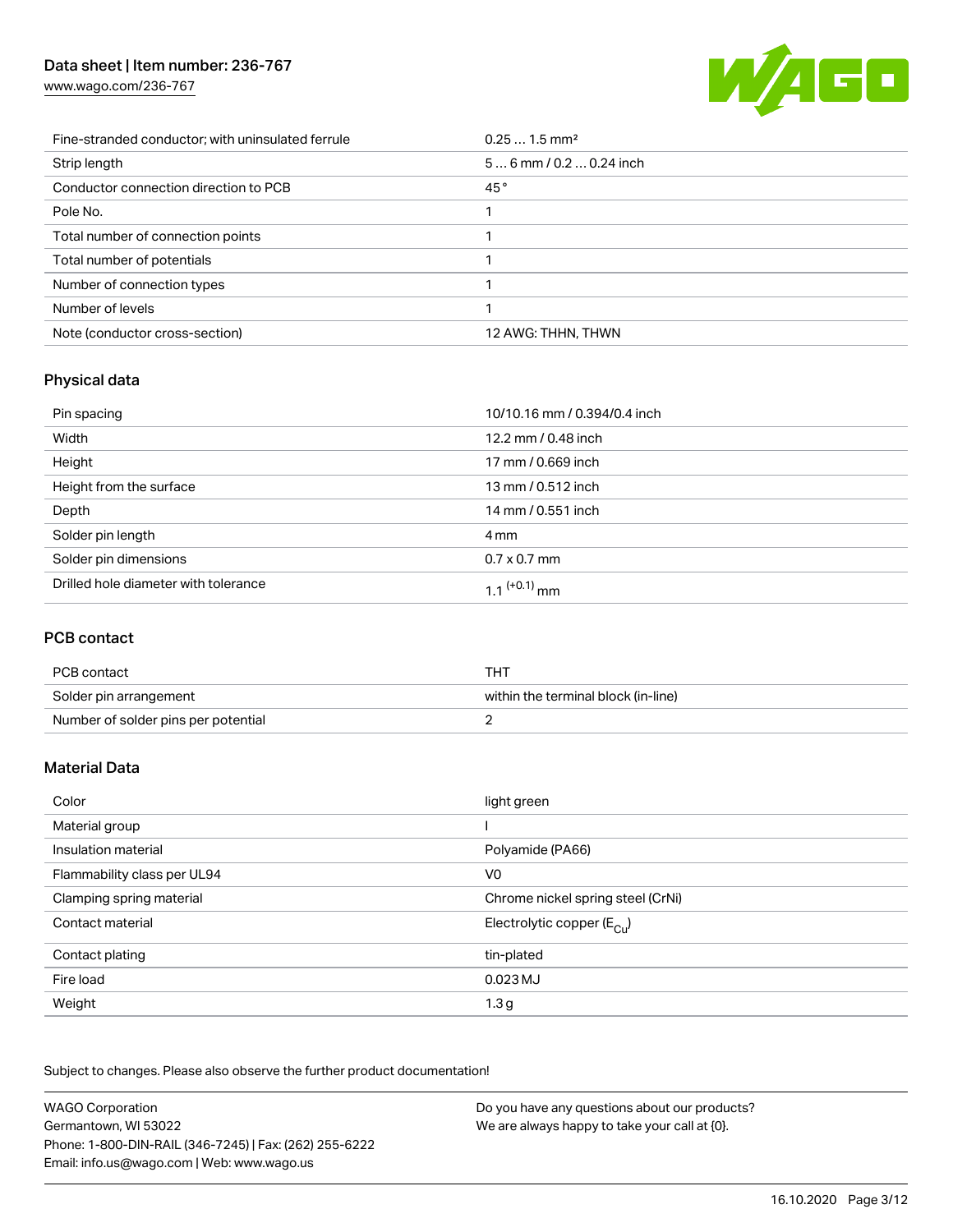

Cortificato

#### Environmental Requirements

| Limit temperature range | $-60+105 °C$ |
|-------------------------|--------------|
|-------------------------|--------------|

#### Commercial data

| Product Group         | 4 (Printed Circuit) |
|-----------------------|---------------------|
| Packaging type        | <b>BOX</b>          |
| Country of origin     | CН                  |
| <b>GTIN</b>           | 4044918775007       |
| Customs tariff number | 85369010000         |

#### Approvals / Certificates

#### Country specific Approvals

|      |                                               |                                 | <b>OCITINGLE</b> |
|------|-----------------------------------------------|---------------------------------|------------------|
| Logo | Approval                                      | <b>Additional Approval Text</b> | name             |
|      | <b>CCA</b><br>DEKRA Certification B.V.        | EN 60947                        | NTR NL-<br>7109  |
|      | <b>CCA</b><br>DEKRA Certification B.V.        | EN 60998                        | NTR NL-<br>7195  |
| KEMA | <b>CCA</b><br>DEKRA Certification B.V.        | EN 60947                        | 2168090.01       |
|      | <b>CSA</b><br><b>DEKRA Certification B.V.</b> | C22.2 No. 158                   | 1673957          |
|      |                                               |                                 |                  |

#### Ship Approvals

| Logo                                        | Approval                               | <b>Additional Approval Text</b> | Certificate<br>name |
|---------------------------------------------|----------------------------------------|---------------------------------|---------------------|
| $\left(\frac{1}{2}\right)$<br><b>BUREAU</b> | BV<br>Bureau Veritas S.A.              | IEC 60998                       | 11915/D0<br>BV      |
|                                             | <b>DNV GL</b>                          | -                               | TAE000016Z          |
|                                             | Det Norske Veritas, Germanischer Lloyd |                                 |                     |

Subject to changes. Please also observe the further product documentation!

WAGO Corporation Germantown, WI 53022 Phone: 1-800-DIN-RAIL (346-7245) | Fax: (262) 255-6222 Email: info.us@wago.com | Web: www.wago.us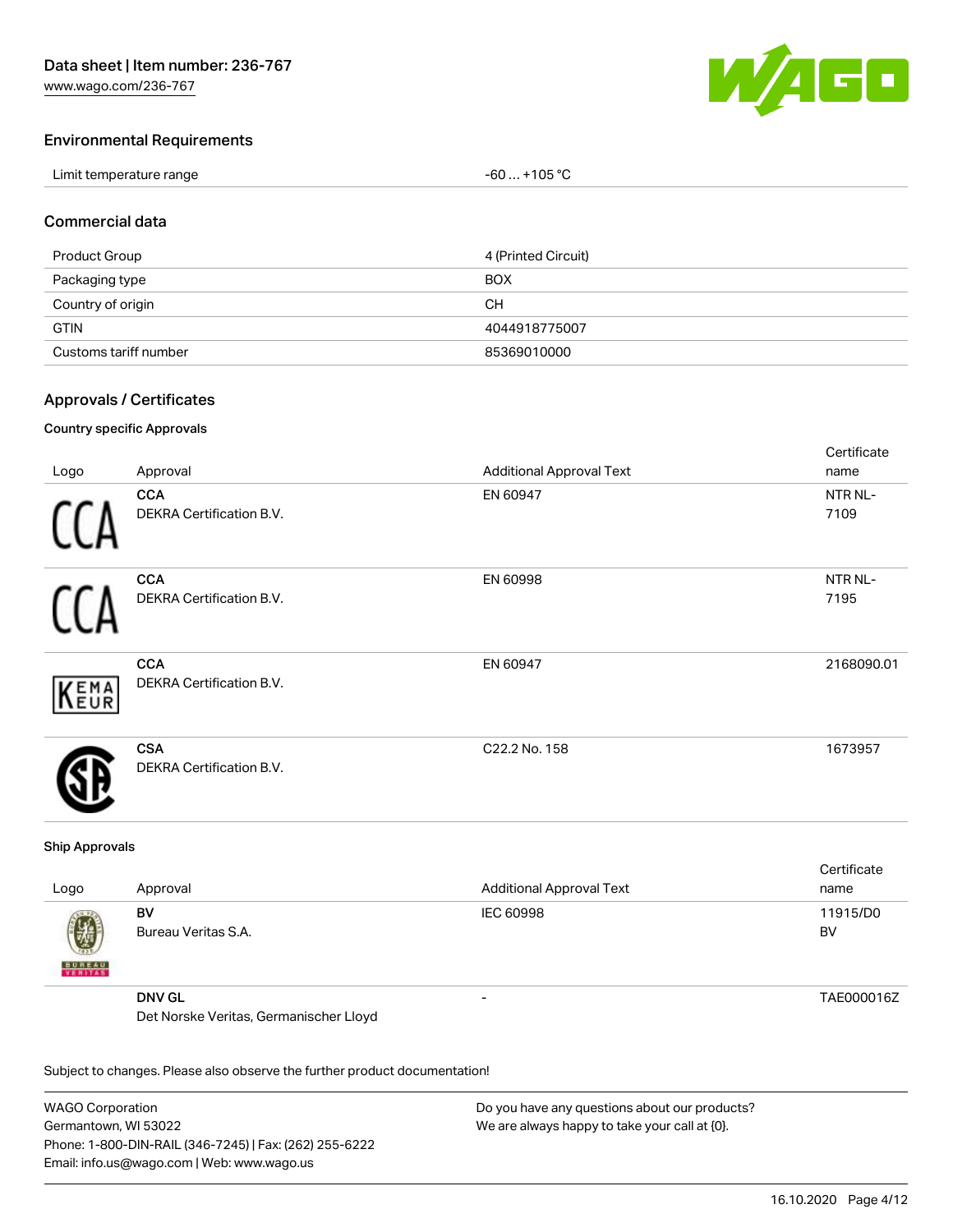



#### UL-Approvals

|                               |                                |                          | Certificate |
|-------------------------------|--------------------------------|--------------------------|-------------|
| Logo                          | Approval                       | Additional Approval Text | name        |
|                               | UR                             | <b>UL 1059</b>           | 20180629-   |
| ſ<br>$\overline{\phantom{a}}$ | Underwriters Laboratories Inc. |                          | E45172      |

## Counterpart

# Compatible products

Phone: 1-800-DIN-RAIL (346-7245) | Fax: (262) 255-6222

Email: info.us@wago.com | Web: www.wago.us

| tools                   |                                                                                                                          |                                                                                                |
|-------------------------|--------------------------------------------------------------------------------------------------------------------------|------------------------------------------------------------------------------------------------|
|                         | Item no.: 210-657<br>Operating tool; Blade: 3.5 x 0.5 mm; with a partially insulated shaft; short; multicoloured         | www.wago.com/210-657                                                                           |
|                         | Item no.: 210-658<br>Operating tool; Blade: 3.5 x 0.5 mm; with a partially insulated shaft; angled; short; multicoloured | www.wago.com/210-658                                                                           |
|                         | Item no.: 210-720<br>Operating tool; Blade: 3.5 x 0.5 mm; with a partially insulated shaft; multicoloured                | www.wago.com/210-720                                                                           |
|                         | Item no.: 236-332<br>Operating tool; natural                                                                             | www.wago.com/236-332                                                                           |
|                         | Item no.: 236-335<br>Operating tool; gray                                                                                | www.wago.com/236-335                                                                           |
| ferrule                 |                                                                                                                          |                                                                                                |
|                         | Item no.: 216-101<br>Ferrule; Sleeve for 0.5 mm <sup>2</sup> / AWG 22; uninsulated; electro-tin plated; silver-colored   | www.wago.com/216-101                                                                           |
|                         | Item no.: 216-102<br>Ferrule; Sleeve for 0.75 mm <sup>2</sup> / AWG 20; uninsulated; electro-tin plated; silver-colored  | www.wago.com/216-102                                                                           |
|                         | Item no.: 216-103<br>Ferrule; Sleeve for 1 mm <sup>2</sup> / AWG 18; uninsulated; electro-tin plated                     | www.wago.com/216-103                                                                           |
|                         | Item no.: 216-104<br>Ferrule; Sleeve for 1.5 mm <sup>2</sup> / AWG 16; uninsulated; electro-tin plated; silver-colored   | www.wago.com/216-104                                                                           |
|                         | Subject to changes. Please also observe the further product documentation!                                               |                                                                                                |
| <b>WAGO Corporation</b> | Germantown, WI 53022                                                                                                     | Do you have any questions about our products?<br>We are always happy to take your call at {0}. |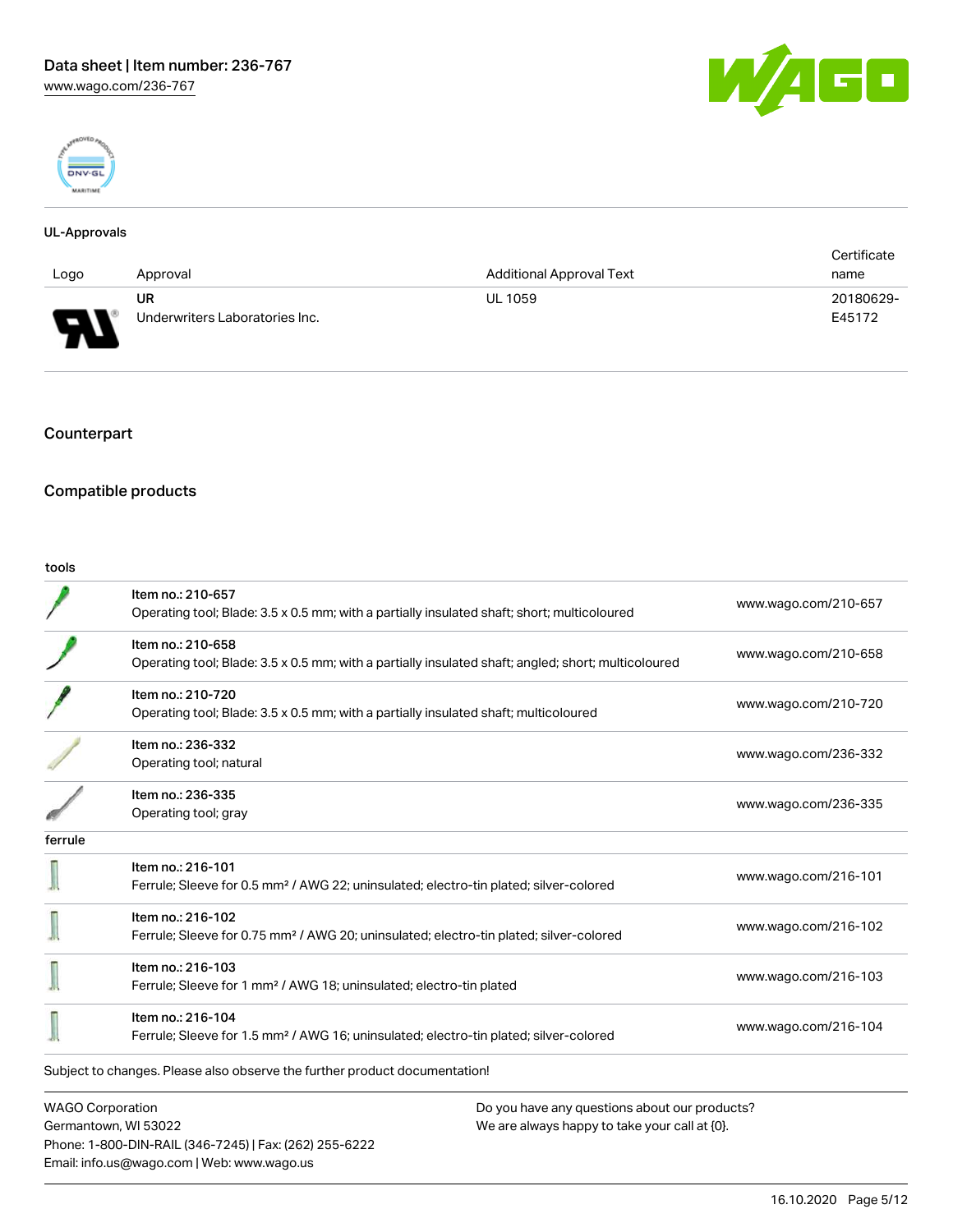

|                          | Item no.: 216-121<br>Ferrule; Sleeve for 0.5 mm <sup>2</sup> / AWG 22; uninsulated; electro-tin plated; silver-colored                                                                            | www.wago.com/216-121 |
|--------------------------|---------------------------------------------------------------------------------------------------------------------------------------------------------------------------------------------------|----------------------|
| $\overline{\phantom{a}}$ | Item no.: 216-122<br>Ferrule; Sleeve for 0.75 mm <sup>2</sup> / AWG 20; uninsulated; electro-tin plated; silver-colored                                                                           | www.wago.com/216-122 |
|                          | Item no.: 216-123<br>Ferrule; Sleeve for 1 mm <sup>2</sup> / AWG 18; uninsulated; electro-tin plated; silver-colored                                                                              | www.wago.com/216-123 |
|                          | Item no.: 216-124<br>Ferrule; Sleeve for 1.5 mm <sup>2</sup> / AWG 16; uninsulated; electro-tin plated                                                                                            | www.wago.com/216-124 |
|                          | Item no.: 216-131<br>Ferrule; Sleeve for 0.25 mm <sup>2</sup> / AWG 24; uninsulated; electro-tin plated; silver-colored                                                                           | www.wago.com/216-131 |
|                          | Item no.: 216-132<br>Ferrule; Sleeve for 0.34 mm <sup>2</sup> / AWG 24; uninsulated; electro-tin plated                                                                                           | www.wago.com/216-132 |
|                          | Item no.: 216-141<br>Ferrule; Sleeve for 0.5 mm <sup>2</sup> / 20 AWG; uninsulated; electro-tin plated; electrolytic copper; gastight<br>crimped; acc. to DIN 46228, Part 1/08.92                 | www.wago.com/216-141 |
|                          | Item no.: 216-142<br>Ferrule; Sleeve for 0.75 mm <sup>2</sup> / 18 AWG; uninsulated; electro-tin plated; electrolytic copper; gastight<br>crimped; acc. to DIN 46228, Part 1/08.92                | www.wago.com/216-142 |
|                          | Item no.: 216-143<br>Ferrule; Sleeve for 1 mm <sup>2</sup> / AWG 18; uninsulated; electro-tin plated; electrolytic copper; gastight<br>crimped; acc. to DIN 46228, Part 1/08.92                   | www.wago.com/216-143 |
|                          | Item no.: 216-144<br>Ferrule; Sleeve for 1.5 mm <sup>2</sup> / AWG 16; uninsulated; electro-tin plated; electrolytic copper; gastight<br>crimped; acc. to DIN 46228, Part 1/08.92; silver-colored | www.wago.com/216-144 |
|                          | Item no.: 216-151<br>Ferrule; Sleeve for 0.25 mm <sup>2</sup> / AWG 24; uninsulated; electro-tin plated                                                                                           | www.wago.com/216-151 |
|                          | Item no.: 216-152<br>Ferrule; Sleeve for 0.34 mm <sup>2</sup> / AWG 24; uninsulated; electro-tin plated                                                                                           | www.wago.com/216-152 |
|                          | Item no.: 216-201<br>Ferrule; Sleeve for 0.5 mm <sup>2</sup> / 20 AWG; insulated; electro-tin plated; white                                                                                       | www.wago.com/216-201 |
|                          | Item no.: 216-202<br>Ferrule; Sleeve for 0.75 mm <sup>2</sup> / 18 AWG; insulated; electro-tin plated; gray                                                                                       | www.wago.com/216-202 |
|                          | Item no.: 216-203<br>Ferrule; Sleeve for 1 mm <sup>2</sup> / AWG 18; insulated; electro-tin plated; red                                                                                           | www.wago.com/216-203 |
|                          | Item no.: 216-204<br>Ferrule; Sleeve for 1.5 mm <sup>2</sup> / AWG 16; insulated; electro-tin plated; black                                                                                       | www.wago.com/216-204 |
|                          | Item no.: 216-221<br>Ferrule; Sleeve for 0.5 mm <sup>2</sup> / 20 AWG; insulated; electro-tin plated; white                                                                                       | www.wago.com/216-221 |

Subject to changes. Please also observe the further product documentation!

WAGO Corporation Germantown, WI 53022 Phone: 1-800-DIN-RAIL (346-7245) | Fax: (262) 255-6222 Email: info.us@wago.com | Web: www.wago.us Do you have any questions about our products? We are always happy to take your call at {0}.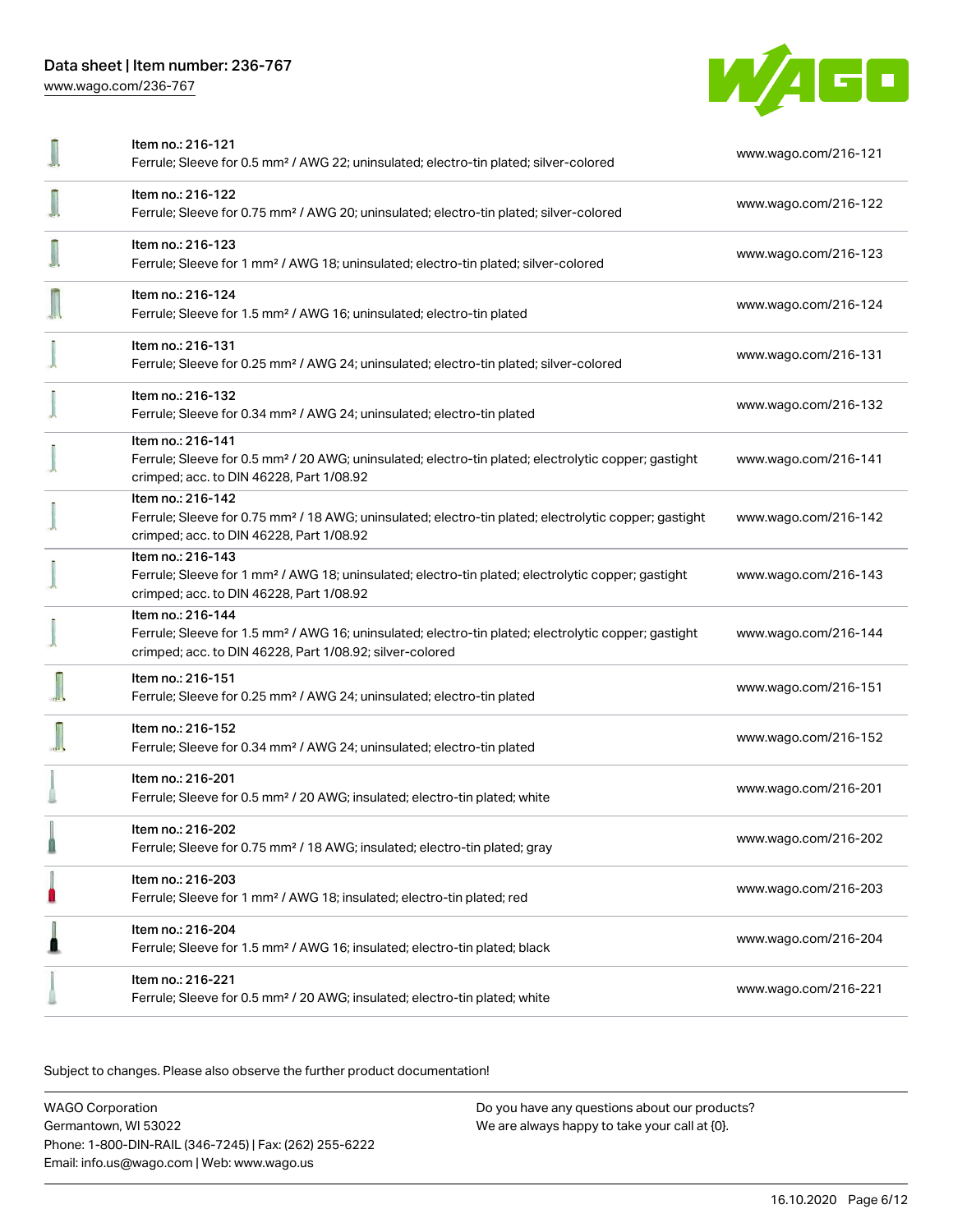[www.wago.com/236-767](http://www.wago.com/236-767)



|                     | Item no.: 216-222<br>Ferrule; Sleeve for 0.75 mm <sup>2</sup> / 18 AWG; insulated; electro-tin plated; gray                                                                                             | www.wago.com/216-222              |  |
|---------------------|---------------------------------------------------------------------------------------------------------------------------------------------------------------------------------------------------------|-----------------------------------|--|
|                     | Item no.: 216-223<br>Ferrule; Sleeve for 1 mm <sup>2</sup> / AWG 18; insulated; electro-tin plated; red                                                                                                 | www.wago.com/216-223              |  |
|                     | Item no.: 216-224<br>Ferrule; Sleeve for 1.5 mm <sup>2</sup> / AWG 16; insulated; electro-tin plated; black                                                                                             | www.wago.com/216-224              |  |
|                     | Item no.: 216-241<br>Ferrule; Sleeve for 0.5 mm <sup>2</sup> / 20 AWG; insulated; electro-tin plated; electrolytic copper; gastight<br>crimped; acc. to DIN 46228, Part 4/09.90; white                  | www.wago.com/216-241              |  |
|                     | Item no.: 216-242<br>Ferrule; Sleeve for 0.75 mm <sup>2</sup> / 18 AWG; insulated; electro-tin plated; electrolytic copper; gastight<br>crimped; acc. to DIN 46228, Part 4/09.90; gray                  | www.wago.com/216-242              |  |
|                     | Item no.: 216-243<br>Ferrule; Sleeve for 1 mm <sup>2</sup> / AWG 18; insulated; electro-tin plated; electrolytic copper; gastight crimped; www.wago.com/216-243<br>acc. to DIN 46228, Part 4/09.90; red |                                   |  |
|                     | Item no.: 216-244<br>Ferrule; Sleeve for 1.5 mm <sup>2</sup> / AWG 16; insulated; electro-tin plated; electrolytic copper; gastight<br>crimped; acc. to DIN 46228, Part 4/09.90; black                  | www.wago.com/216-244              |  |
|                     | Item no.: 216-262<br>Ferrule; Sleeve for 0.75 mm <sup>2</sup> / 18 AWG; insulated; electro-tin plated; electrolytic copper; gastight<br>crimped; acc. to DIN 46228, Part 4/09.90; gray                  | www.wago.com/216-262              |  |
|                     | Item no.: 216-263<br>Ferrule; Sleeve for 1 mm <sup>2</sup> / AWG 18; insulated; electro-tin plated; electrolytic copper; gastight crimped; www.wago.com/216-263<br>acc. to DIN 46228, Part 4/09.90; red |                                   |  |
|                     | Item no.: 216-264<br>Ferrule; Sleeve for 1.5 mm <sup>2</sup> / AWG 16; insulated; electro-tin plated; electrolytic copper; gastight<br>crimped; acc. to DIN 46228, Part 4/09.90; black                  | www.wago.com/216-264              |  |
|                     | Item no.: 216-284<br>Ferrule; Sleeve for 1.5 mm <sup>2</sup> / AWG 16; insulated; electro-tin plated; electrolytic copper; gastight<br>crimped; acc. to DIN 46228, Part 4/09.90; black                  | www.wago.com/216-284              |  |
|                     | Item no.: 216-301<br>Ferrule; Sleeve for 0.25 mm <sup>2</sup> / AWG 24; insulated; electro-tin plated; yellow                                                                                           | www.wago.com/216-301              |  |
|                     | Item no.: 216-302<br>Ferrule; Sleeve for 0.34 mm <sup>2</sup> / 22 AWG; insulated; electro-tin plated; green                                                                                            | www.wago.com/216-302              |  |
|                     | Item no.: 216-321<br>Ferrule; Sleeve for 0.25 mm <sup>2</sup> / AWG 24; insulated; electro-tin plated; yellow                                                                                           | www.wago.com/216-321              |  |
|                     | Item no.: 216-322<br>Ferrule; Sleeve for 0.34 mm <sup>2</sup> / 22 AWG; insulated; electro-tin plated; green                                                                                            | www.wago.com/216-322              |  |
| Marking accessories |                                                                                                                                                                                                         |                                   |  |
|                     | Item no.: 210-332/1000-202<br>Marking strips; as a DIN A4 sheet; MARKED; 1-16 (80x); Height of marker strip: 3 mm; Strip length 182<br>mm; Horizontal marking; Self-adhesive; white                     | www.wago.com/210-332<br>/1000-202 |  |

Subject to changes. Please also observe the further product documentation!

WAGO Corporation Germantown, WI 53022 Phone: 1-800-DIN-RAIL (346-7245) | Fax: (262) 255-6222 Email: info.us@wago.com | Web: www.wago.us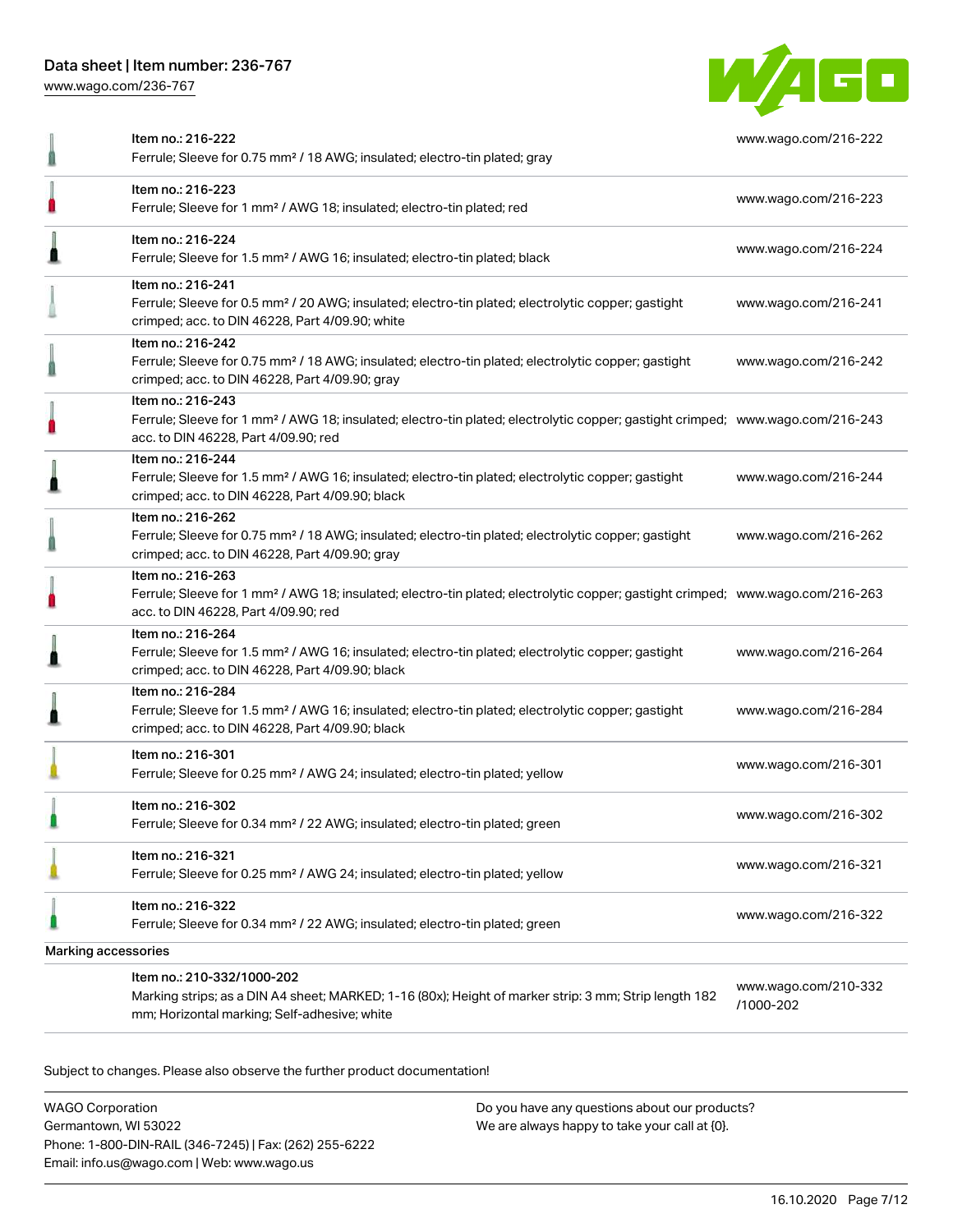Email: info.us@wago.com | Web: www.wago.us



| Item no.: 210-332/1000-204<br>mm; Horizontal marking; Self-adhesive; white                                                                                                           | Marking strips; as a DIN A4 sheet; MARKED; 17-31 (80x); Height of marker strip: 3 mm; Strip length 182 /1000-204                                                                                                                                                                                                                                                                                                                                                                      |                                   | www.wago.com/210-332                                                                                        |  |
|--------------------------------------------------------------------------------------------------------------------------------------------------------------------------------------|---------------------------------------------------------------------------------------------------------------------------------------------------------------------------------------------------------------------------------------------------------------------------------------------------------------------------------------------------------------------------------------------------------------------------------------------------------------------------------------|-----------------------------------|-------------------------------------------------------------------------------------------------------------|--|
| Item no.: 210-332/1000-206<br>Marking strips; as a DIN A4 sheet; MARKED; 33-48 (80x); Height of marker strip: 3 mm; Strip length 182<br>mm; Horizontal marking; Self-adhesive; white |                                                                                                                                                                                                                                                                                                                                                                                                                                                                                       | www.wago.com/210-332<br>/1000-206 |                                                                                                             |  |
| Item no.: 210-332/1016-202<br>mm; Horizontal marking; Self-adhesive; white                                                                                                           | Marking strips; as a DIN A4 sheet; MARKED; 1-16 (80x); Height of marker strip: 3 mm; Strip length 182<br>Item no.: 210-332/1016-204<br>Marking strips; as a DIN A4 sheet; MARKED; 17-31 (80x); Height of marker strip: 3 mm; Strip length 182<br>mm; Horizontal marking; Self-adhesive; white<br>Item no.: 210-332/1016-206<br>Marking strips; as a DIN A4 sheet; MARKED; 33-48 (80x); Height of marker strip: 3 mm; Strip length 182<br>mm; Horizontal marking; Self-adhesive; white |                                   | www.wago.com/210-332<br>/1016-202<br>www.wago.com/210-332<br>/1016-204<br>www.wago.com/210-332<br>/1016-206 |  |
|                                                                                                                                                                                      |                                                                                                                                                                                                                                                                                                                                                                                                                                                                                       |                                   |                                                                                                             |  |
|                                                                                                                                                                                      |                                                                                                                                                                                                                                                                                                                                                                                                                                                                                       |                                   |                                                                                                             |  |
| <b>Downloads</b><br>Documentation                                                                                                                                                    |                                                                                                                                                                                                                                                                                                                                                                                                                                                                                       |                                   |                                                                                                             |  |
| <b>Additional Information</b><br>Technical explanations                                                                                                                              | Apr 3, 2019                                                                                                                                                                                                                                                                                                                                                                                                                                                                           | pdf<br>3.6 MB                     | Download                                                                                                    |  |
| <b>CAD files</b>                                                                                                                                                                     |                                                                                                                                                                                                                                                                                                                                                                                                                                                                                       |                                   |                                                                                                             |  |
| CAD data                                                                                                                                                                             |                                                                                                                                                                                                                                                                                                                                                                                                                                                                                       |                                   |                                                                                                             |  |
| 2D/3D Models 236-767                                                                                                                                                                 |                                                                                                                                                                                                                                                                                                                                                                                                                                                                                       | <b>URL</b>                        | Download                                                                                                    |  |
| <b>CAE</b> data                                                                                                                                                                      |                                                                                                                                                                                                                                                                                                                                                                                                                                                                                       |                                   |                                                                                                             |  |
| EPLAN Data Portal 236-767                                                                                                                                                            |                                                                                                                                                                                                                                                                                                                                                                                                                                                                                       | <b>URL</b>                        | Download                                                                                                    |  |
| ZUKEN Portal 236-767                                                                                                                                                                 |                                                                                                                                                                                                                                                                                                                                                                                                                                                                                       | <b>URL</b>                        | Download                                                                                                    |  |
| <b>PCB Design</b>                                                                                                                                                                    |                                                                                                                                                                                                                                                                                                                                                                                                                                                                                       |                                   |                                                                                                             |  |
| Symbol and Footprint 236-767                                                                                                                                                         |                                                                                                                                                                                                                                                                                                                                                                                                                                                                                       | <b>URL</b>                        | Download                                                                                                    |  |
| CAx data for your PCB design, consisting of "schematic symbols and PCB footprints",<br>allow easy integration of the WAGO component into your development environment.               |                                                                                                                                                                                                                                                                                                                                                                                                                                                                                       |                                   |                                                                                                             |  |
| Supported formats:                                                                                                                                                                   |                                                                                                                                                                                                                                                                                                                                                                                                                                                                                       |                                   |                                                                                                             |  |
| Subject to changes. Please also observe the further product documentation!                                                                                                           |                                                                                                                                                                                                                                                                                                                                                                                                                                                                                       |                                   |                                                                                                             |  |
| <b>WAGO Corporation</b><br>Germantown, WI 53022<br>Phone: 1-800-DIN-RAIL (346-7245)   Fax: (262) 255-6222                                                                            | Do you have any questions about our products?<br>We are always happy to take your call at {0}.                                                                                                                                                                                                                                                                                                                                                                                        |                                   |                                                                                                             |  |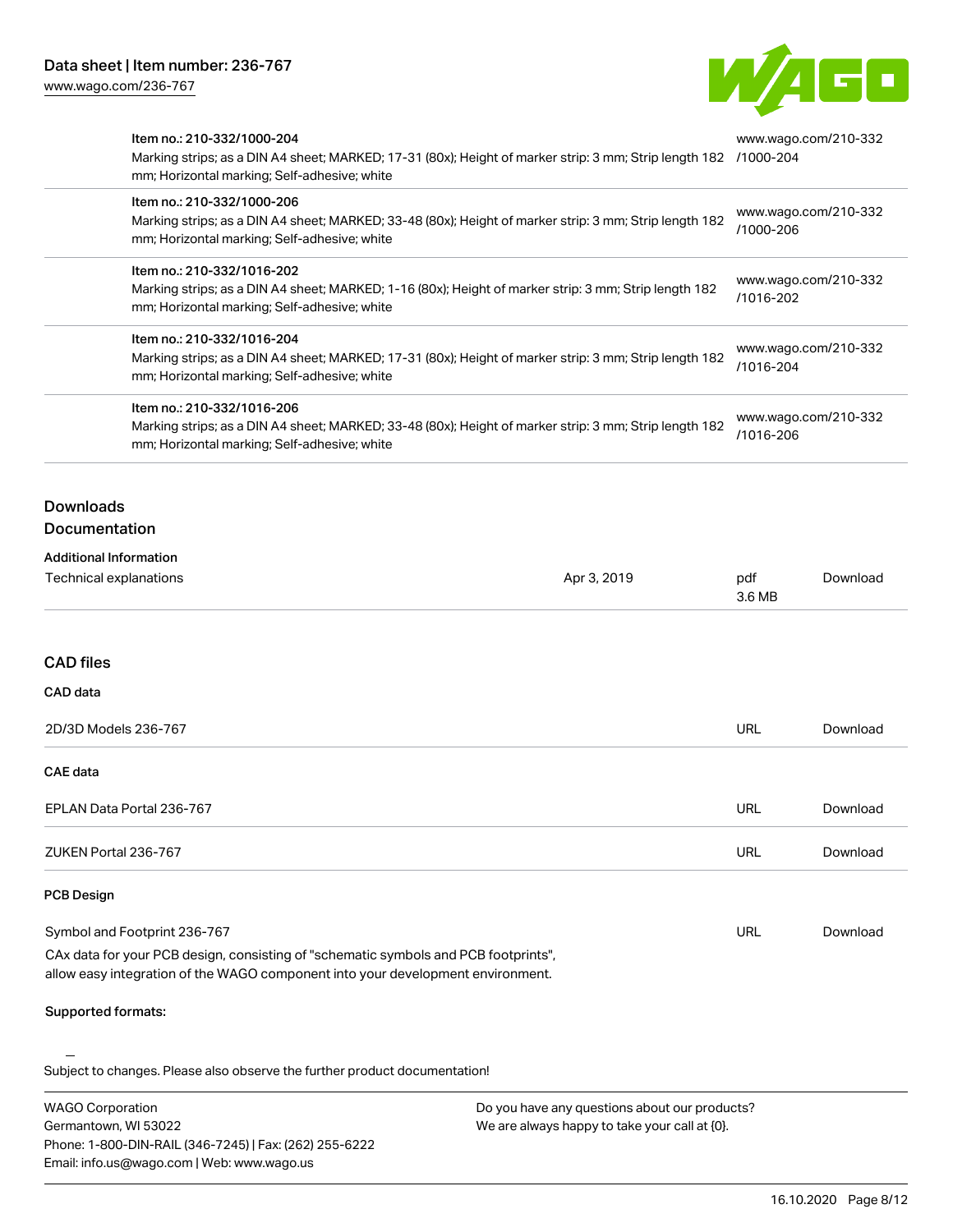[www.wago.com/236-767](http://www.wago.com/236-767)

- $\blacksquare$ Accel EDA 14 & 15
- $\blacksquare$ Altium 6 to current version
- $\blacksquare$ Cadence Allegro
- $\blacksquare$ **DesignSpark**
- П Eagle Libraries
- $\blacksquare$ KiCad
- $\blacksquare$ Mentor Graphics BoardStation
- $\blacksquare$ Mentor Graphics Design Architect
- $\blacksquare$ Mentor Graphics Design Expedition 99 and 2000
- $\blacksquare$ OrCAD 9.X PCB and Capture
- $\blacksquare$ PADS PowerPCB 3, 3.5, 4.X, and 5.X
- $\blacksquare$ PADS PowerPCB and PowerLogic 3.0
- $\blacksquare$ PCAD 2000, 2001, 2002, 2004, and 2006
- $\blacksquare$ Pulsonix 8.5 or newer
- $\blacksquare$ **STL**
- $\blacksquare$ 3D STEP
- $\blacksquare$ TARGET 3001!
- $\blacksquare$ View Logic ViewDraw
- $\blacksquare$ Quadcept
- П Zuken CadStar 3 and 4
- $\blacksquare$ Zuken CR-5000 and CR-8000

PCB Component Libraries (EDA), PCB CAD Library Ultra Librarian

# Installation Notes

Conductor termination

Subject to changes. Please also observe the further product documentation!

WAGO Corporation Germantown, WI 53022 Phone: 1-800-DIN-RAIL (346-7245) | Fax: (262) 255-6222 Email: info.us@wago.com | Web: www.wago.us

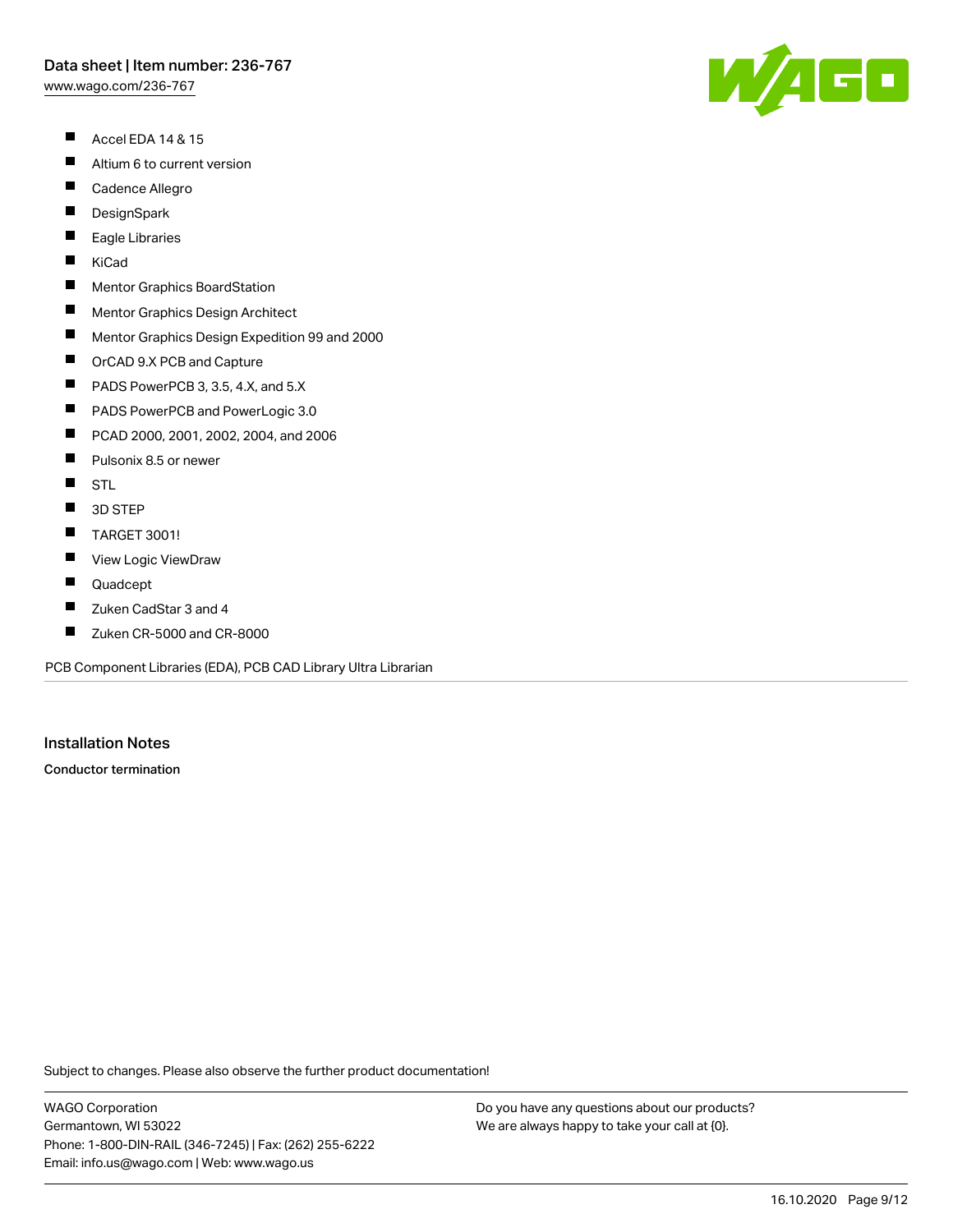## Data sheet | Item number: 236-767 [www.wago.com/236-767](http://www.wago.com/236-767)





Inserting a conductor via 3.5 mm screwdriver.

Screwdriver actuation parallel to conductor entry.



screwdriver.

Screwdriver actuation perpendicular to conductor entry.



Inserting a conductor via 3.5 mm Inserting a conductor via operating tool.

Subject to changes. Please also observe the further product documentation!

WAGO Corporation Germantown, WI 53022 Phone: 1-800-DIN-RAIL (346-7245) | Fax: (262) 255-6222 Email: info.us@wago.com | Web: www.wago.us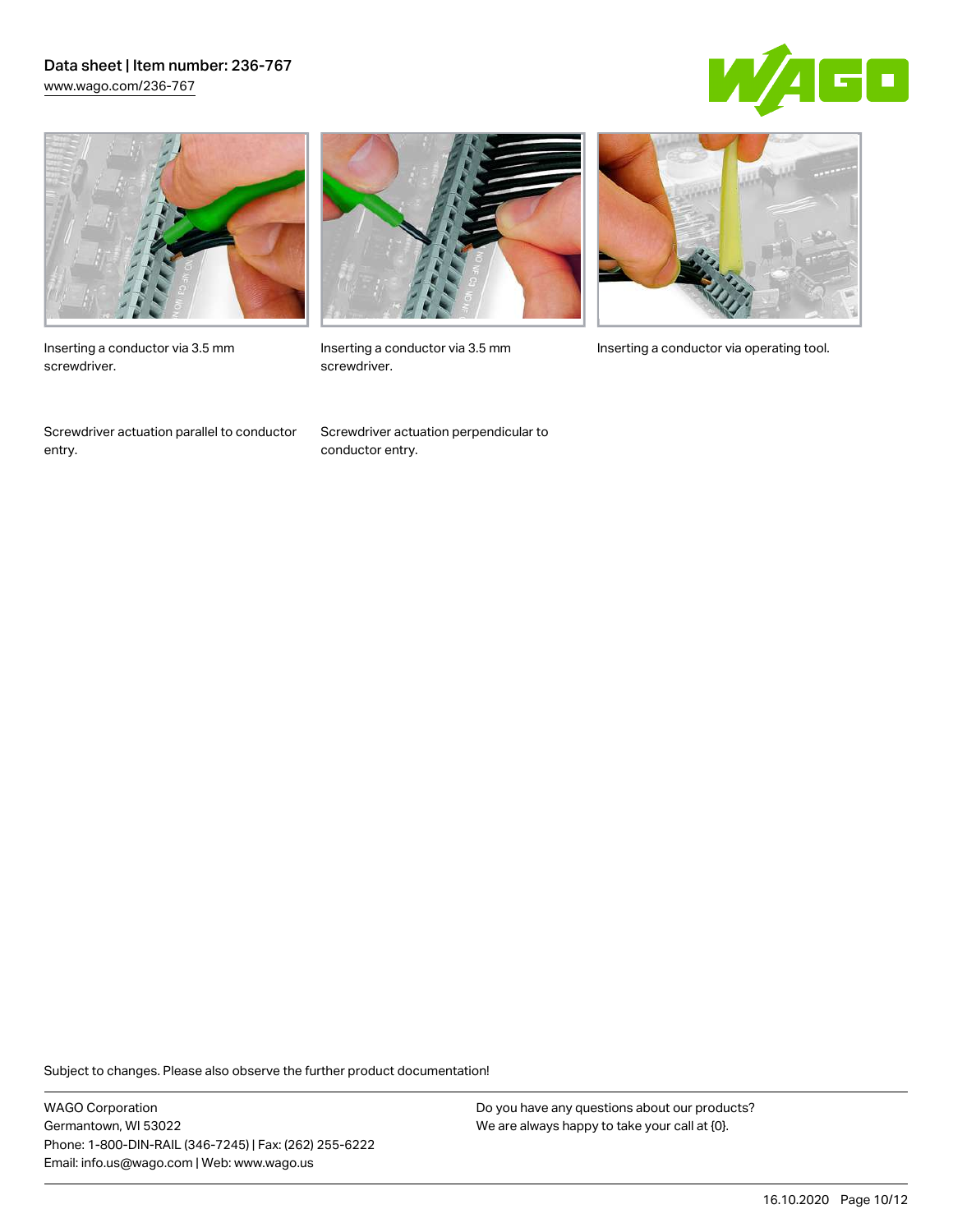## Data sheet | Item number: 236-767 [www.wago.com/236-767](http://www.wago.com/236-767)





Compared to standard screwdrivers, these operating tools are far more convenient for wiring PCB terminal strips at factory.

Installation



PCB Terminal Strips placed behind each other save space – staggering them by half the pin spacing simplifies subsequent wiring of the first row.

Installation

Subject to changes. Please also observe the further product documentation!

WAGO Corporation Germantown, WI 53022 Phone: 1-800-DIN-RAIL (346-7245) | Fax: (262) 255-6222 Email: info.us@wago.com | Web: www.wago.us